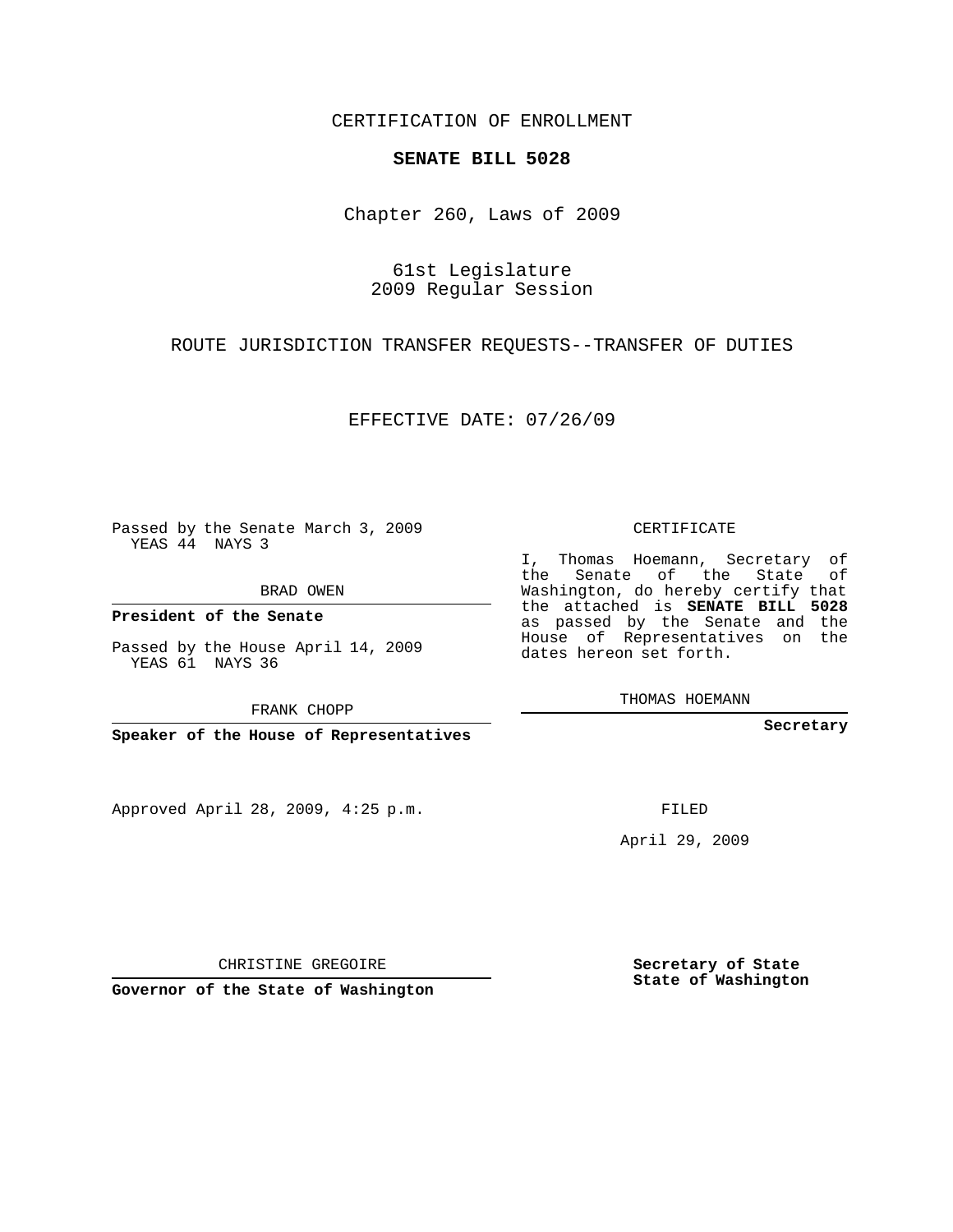# **SENATE BILL 5028** \_\_\_\_\_\_\_\_\_\_\_\_\_\_\_\_\_\_\_\_\_\_\_\_\_\_\_\_\_\_\_\_\_\_\_\_\_\_\_\_\_\_\_\_\_

\_\_\_\_\_\_\_\_\_\_\_\_\_\_\_\_\_\_\_\_\_\_\_\_\_\_\_\_\_\_\_\_\_\_\_\_\_\_\_\_\_\_\_\_\_

Passed Legislature - 2009 Regular Session

**State of Washington 61st Legislature 2009 Regular Session By** Senator Haugen

Read first time 01/12/09. Referred to Committee on Transportation.

 1 AN ACT Relating to jurisdictional route transfers; amending RCW 2 47.26.167; adding a new section to chapter 47.01 RCW; and recodifying 3 RCW 47.26.167.

4 BE IT ENACTED BY THE LEGISLATURE OF THE STATE OF WASHINGTON:

 5 **Sec. 1.** RCW 47.26.167 and 2005 c 319 s 130 are each amended to 6 read as follows:

 7 The legislature recognizes the need for a multijurisdictional body 8 to review future requests for jurisdictional transfers. The ((board is 9 hereby-directed,-beginning-September-1,-1991,-to)) commission\_shall 10 receive petitions from cities, counties, or the state requesting any 11 addition or deletion from the state highway system. The ((board is 12 required to)) commission must utilize the criteria established in RCW 13 47.17.001 in evaluating petitions and to adopt rules for implementation 14 of this process. The ((board)) commission shall forward to the senate 15 and house transportation committees by November 15th each year any 16 recommended jurisdictional transfers.